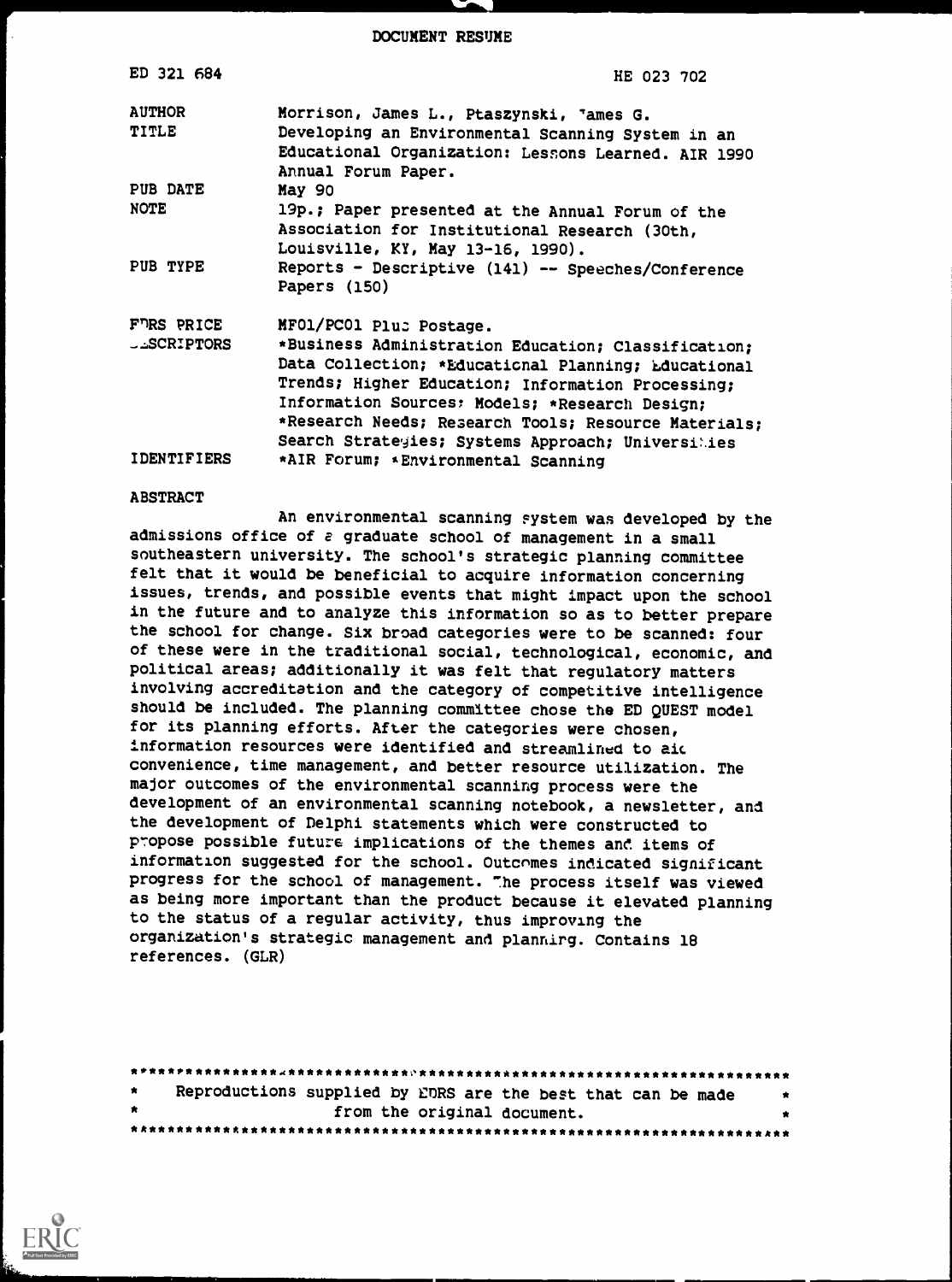$\blacktriangledown$ 

 $46023$ 

# Developing an Environmental Scanning System in an Educational Organization: Lessons Learned

James L. Morrison Professor of Education School of Education The University of North Carolina at Chapel Hill CB 3500 Peabody Hall Chapel Hill, NC 27599 919 966-1354

and

James Gamer Ptaszynski Director of Admissions Babcock Graduate School of Management Wake Forest University 7659 Reynolds Station Winston-Salem, NC 27109

#### Running Head: ENVIRONMENTAL SCANNING

U I DEPARTMENT OF EDUCATION Officio of Educational Research and Improvement EDUCATIONAL RESOURCES INFORMATION CENTER (EIIC)

q.Wris document has been reproduced as received from the person or organization originating it

0 Minor changes have been made to improve reproduction Quality  $\overline{\phantom{a}}$ 

Points of view or opinion⊿stated in this docu-<br>ment :do\_not\_necess⊿rity\_represenf\_official<br>OERI position or pciicy

"PERMISSION TO REPRODUCE THIS MATEr AL HAS BEEN GRANTED BY

AIR

TO THE EDUCATIONAL RESOURCES INFORmATiON CENTER (ERIC)."

2 BEST COPY AVAILABLE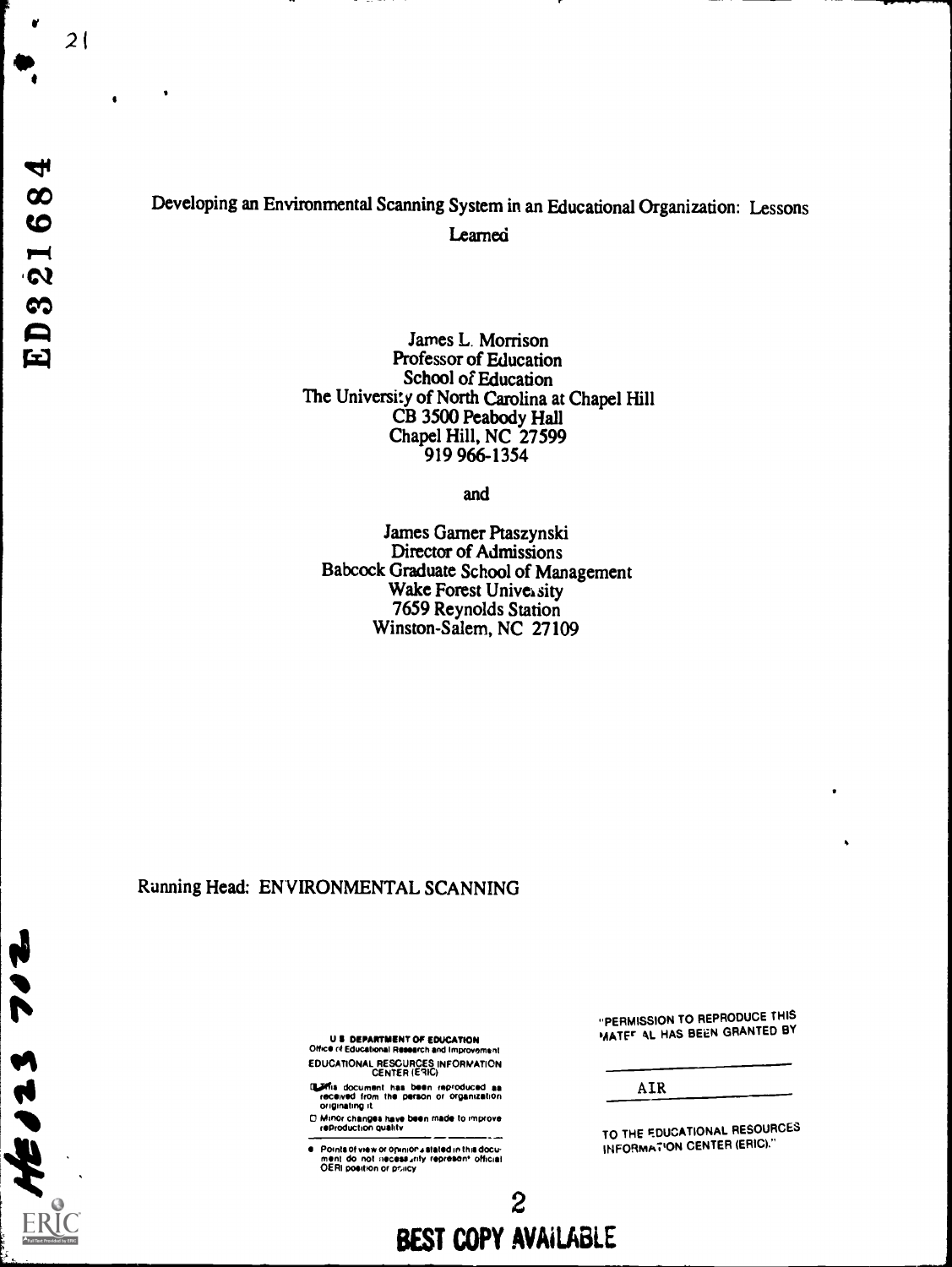

This paper was presented at the Thi.tieth Annual Forum of the Association for Institution<sup>-1</sup> Research held at The Galt House, Louisville, Kentucky,<br>May 13-16, 1990. This paper was reviewed by This paper was reviewed by the AIR Forum Publications Committee and was judged to be of high quality and of interest to others concerned with the research of higher education. It has therefore been selected to be included in the ERIC Collection of Forum Papers.

> Jean Endo Chair and Editor Forum Publications Editorial Advisory Committee

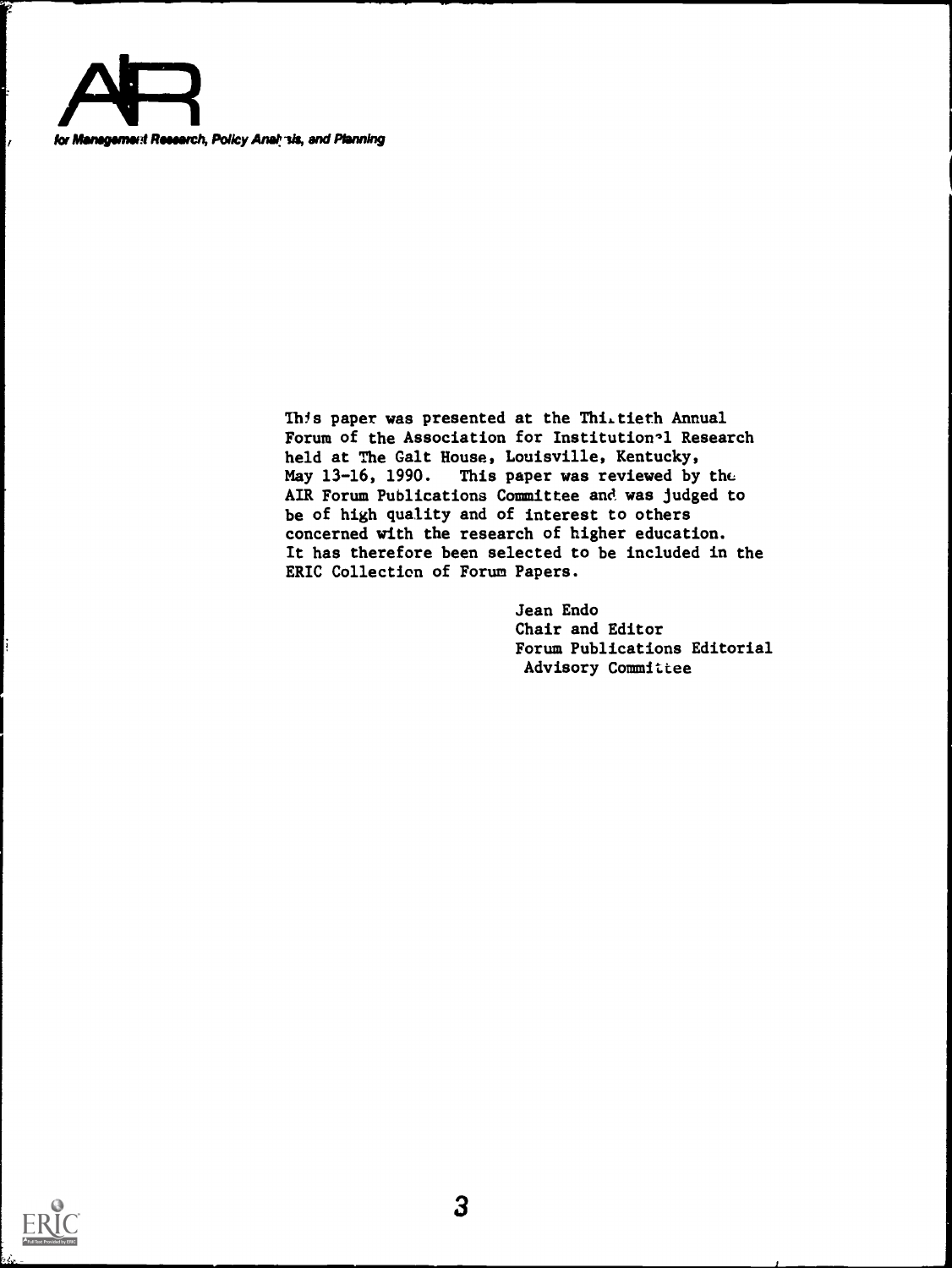# Developing an Environmental Scanning System in an Educational Organization: Lessons **Learned**

In the past two decades the environment of higher education has become increasingly turbulent. There have been major shifts in the demographic composition of student clienteles, a radical restructuring of the tax code, growing critici, m of the quality o the undergraduate curriculum, and increasing use of electronic technologies resulting in major changes in the delivery systems of colleges and universities.

Given this rapidly changing environment, the lead time once enjoyed by administrators to analyze and respond to changes in their institution's e..ternal environment has decreased. Moreover, traditional long-range planning models, with their inward focus and reliance on historical data, are weak in anticipating external environmental changes and assessing their impact on the organization (Cope, 1987). The underlying assumption of such models is that any future change will be a continuation of the rate and direction of present trends among a limited number of social, technological, economic, and political variables, the interrelationship of which will remain fixed over time. They thus reflect an assumption that the future for the institution will reflect the past and present or, in essence, the future will be "surprise-free." We know, however, that this is not true, and the further we go out into the future, the less it will be true.

What is needed, as Jonsen (1986) argues, is a method which enables administrators to integrate understanding about various sectors of the external environment, especially as they might be interrelated; a capacity to translate this understanding into the institution's planning activity; and a sufficient priority given to the activity to ensure its translation into decisions and implementation.

A technique has been developed in the corporate sector to systematically gather and evaluate information from the external environment--the environmental scanning .ocess (Thomas, 1980). Brown and Weiner (1985) define environmental scanning as "a kind of radar to scan the world systematically and signal the new, the unexpected, the major and the minor" ( p. ix). Aguilar (1967) has defined scanning as the systematic collection of external information in order to (1) lessen the randomness of information flowing into the organization and (2) provide early warnings for managers of changing external conditions.

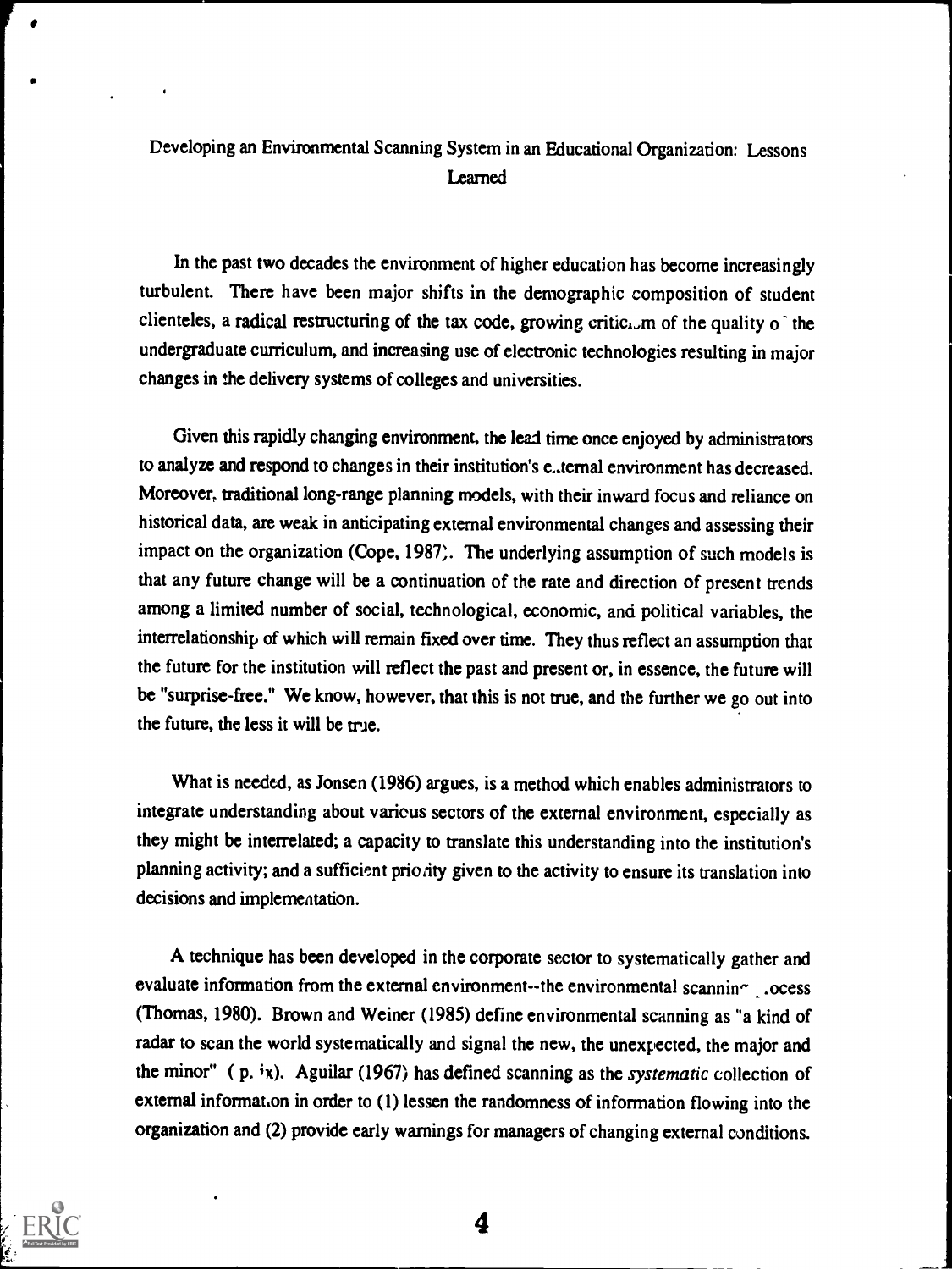More specifically, Coates (1985) has identified the objectives of an environmental scanning system as:

detecting scientific, technical, economic, social, and political interactions and other elements important to the organization

defining the potential threats, opportunities, or potential changes for the organization implied by those events

promoting a future orientation in management and staff

• alerting management and staff  $t \circ$  trends which are converging, diverging, speeding up, slowing down, or interacting (pp. 2-13, 14)

Recent literature in educational planning has encouraged college and university administrators to use this process as part of their strategic planning model (Cope, 1981; Keller, 1983; Morrison, Renfro, and Boucher, 1984; Callan, 1986; and Morrison, 1987). Indeed, a number of colleges and universities have begun to develop methods of formally incorporating environmental scanning information in planning for the future. Sometimes, as is the case at Cantonsville, Maryland, Community College or Georgia Southern, this takes the form of one or two individuals in the planning or institutional research office doing a survey of the available literature (Morrison, 1986). Often this review is comprehensive and focuses on obtaining important historical data as well as forecasts in the social, technological, economic, and political sectors of the external environment. Periodically, the scan is updated. Many times the scan is restricted to one or two sectors of the envirorment. Jonsen (1986), for example, cites the scan of the California Postsecondary Education Commission as focusing on demographic and economic data. Other times the scan is confined to selecting key environmental issues, trends, and domains for monitoring. At the University of Minnesota, for example, the Experimental Team on Environmental Assessment identified between 20 and 30 issues to track (Hearn and Heydinger, 1985). Unfortunately, there are few reports in the literature describing these systems, irrespective of the form they are taking. A search of the ERIC literature base found little in the way of illustrating how an educational organization has actually developed, implemented and used the process to provide information for the strategic direction of the organization.

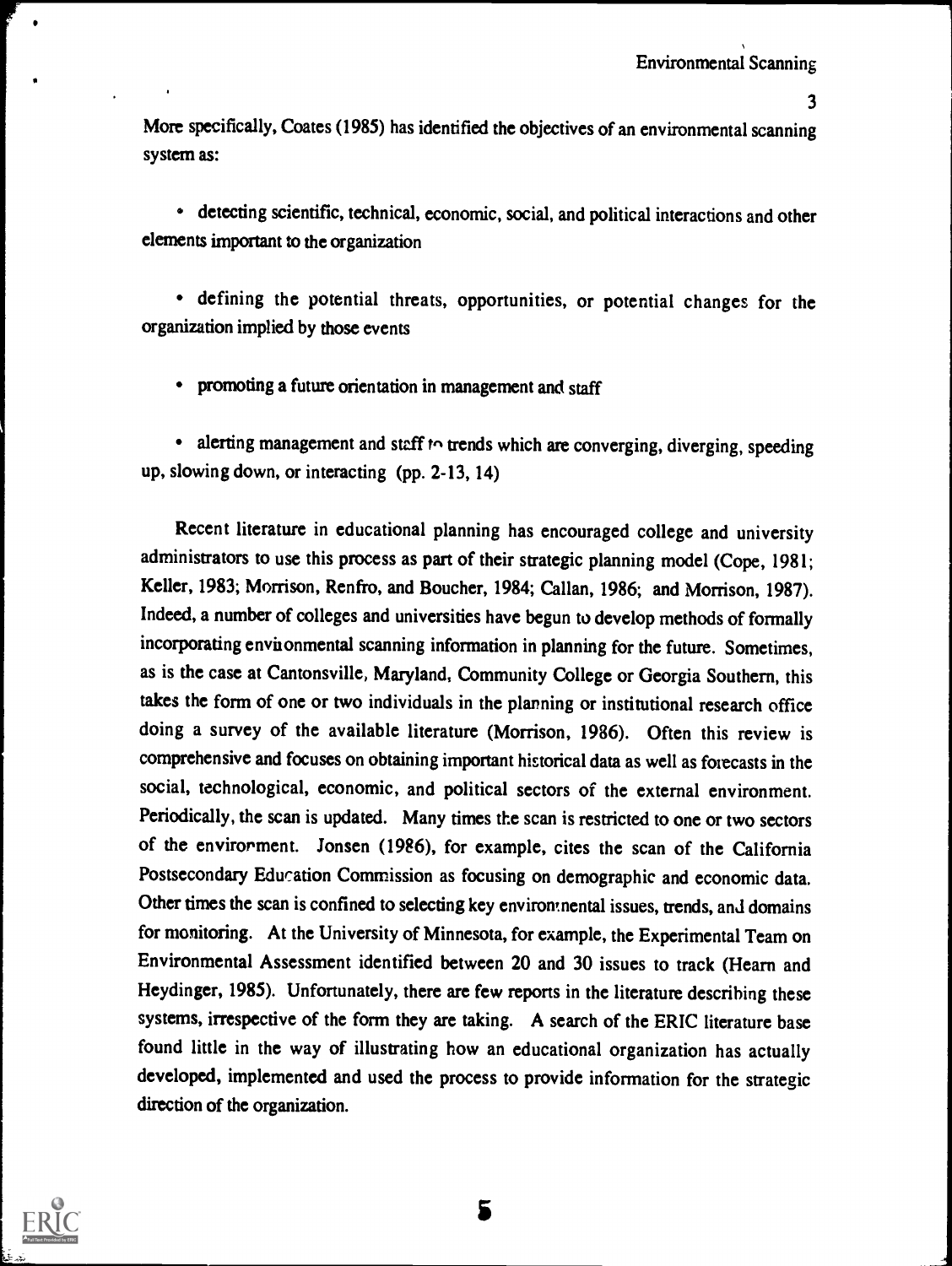This paper illustrates how the admissions office of a graduate school of management developed an environmental scunning system. We begin by describing the history, structure, and circumstance which led to the initiation of the project. What follows is a detailed account of how the system was established and how the it operates to provide strategic direction in organizational and programmic planning. We conclude with an examination of the lessons learned in developing the system.

# Initiation of the Environmental Scanning Process

During the Spring of 1988, the Strategic Planning Committee at a Graduate School of Management in a small *S* outheastern university, decided that it would be beneficial to examine what issues, trends and possible events might impact upon the school in the future. The committee felt that it would be advantageous to monitor possible environmental impacts and to develop strategic options the school might utilize in order to proactively meet the challenges of the external environment. Since this was the school's first attempt at environmental scanning, it was decided that rather than do a scan for the entire graduate school of management, it would focus instead on the school's Office of Admissions and Financial Aid. If the scan proved beneficial for this office, then a scan for the entire school would be implemented at a later date. The committee chose the ED QUEST (Morrison and Mecca, 1986) model as the basis for its environmental scanning, forecasting and planning process. This model was chosen because it is designed to systematically integrate scanning with an organization's strategic planning efforts.

# Selection of the ED QUEST Team

The committee decided to make the ED QUEST process the responsibility of a team headed by one of the members of the strategic planning committee. In this way, the committee could stay adequately informed and provide direction while freeing itself from the daily task functions of the process. The ED QUEST team consisted of the Director of Admissions and Financial Aid, the Associate Director, the Assistant Director and two fulltime teaching faculty members. The chair, and facilitator of the team, was the Director of Admissions and Financial Aid. The Director was also a member of the strategic planning committee.



C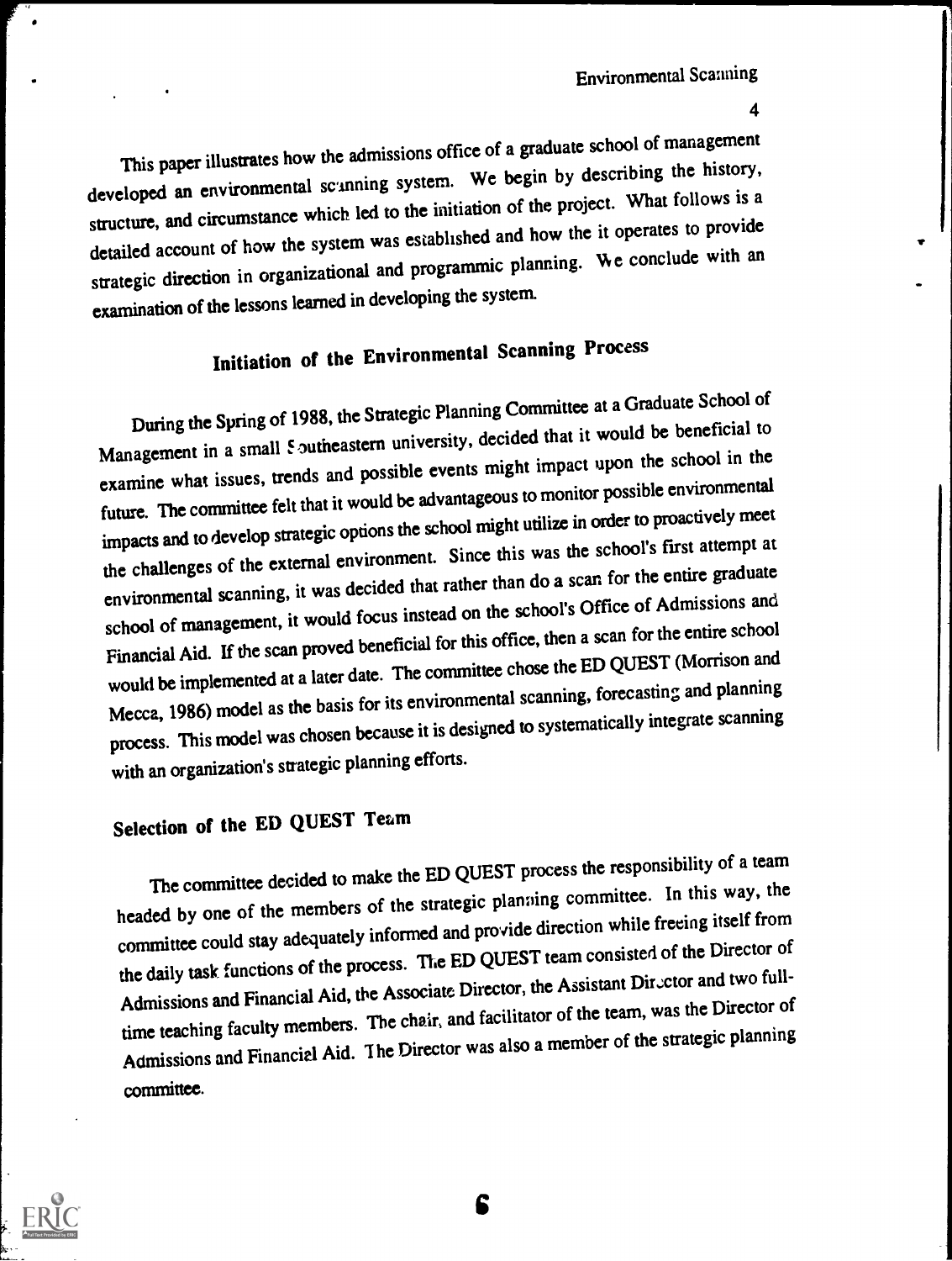## Team Training

Once team m. ..ibers were chosen they met for a training session designed to familiarize them with the details of the environmental scanning process and to discuss its specific application to the school of management and the office of admissions. Prior to the training session, team members were given copies of the ED QUEST Manual (Morrison and Mecca, 1986) and a paper titled "Establishing an environmental scanning/forecasting system to augment college and university planning" (Morrison, 1987). The process described in the manual served as a procedural guide to establishing the environmental scanning system. Team members were briefed by the facilitator on how the process was to be performed and answered questions regarding its implementation.

## Development of the Scanning Taxonomy

The team reviewed scanning taxonomies used by the United Way of America (Morrison and Mecca, 1986), University of Georgia (Simpson, McGinity and Morrison, 1987), University of Mir nesota (Pflaum and Delmont, 1985), and the Continuing Research Seminar in Organizational Planning and Policy Analysis at the University of North Carolina at Ch apel Hill (Mor.ison, 1989).

Based on these previous works and the present needs of the school of management, the team decided on six broad categories to be included in the scan. They included four areas traditionally found in environmental scans: social, technological, economic, and political categories (STEP). In addition, the team felt that the categories of regulatory and competitive intelligence needed to be included in order to adapt the model to the a<sup>d</sup>missions program of the school of management. Regulatory, as the team saw it, was primarily concerned with American Assembly of Collegiate Business Schools (AACSB) accreditation requirements as well as signals of potential long term changes in AACSB policies. The team felt that it was important to add this scanning category in order to keep current on accreditation requirements as well as signals of potential long term changes in AACSB policies. The team added competitive intelligence because, as one team member pointed out, "our success or failure does not depend solely on our actions but also on those of schools with which we compete against." The team wanted to conduct a comprehensive scan in all sectors, local through global. This required identifying information resources that covered all of the categories.

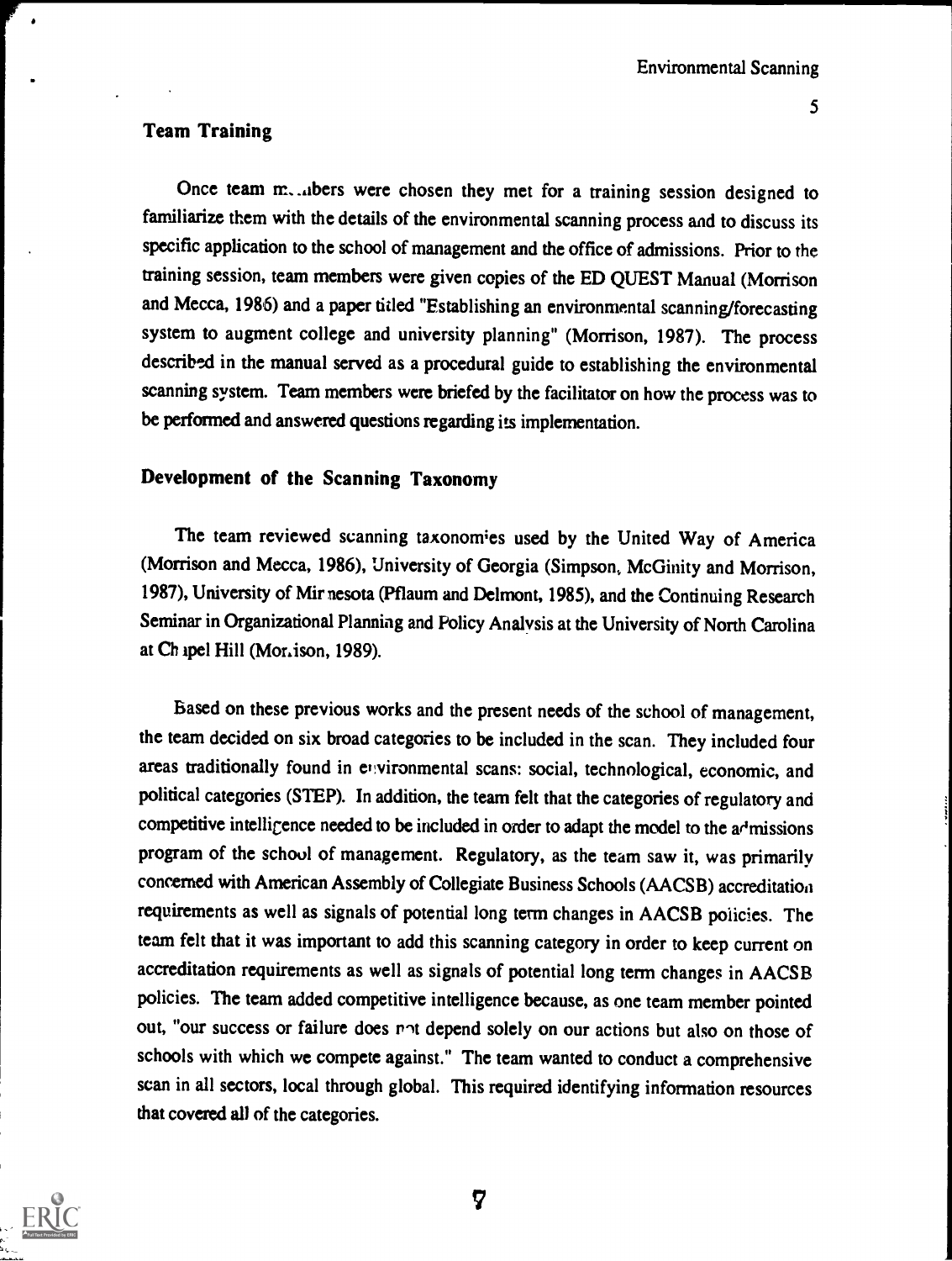## Identifying Information Resources

Once the committee had delineated the scanning categories, it turned its attention to identifying information resources. In keeping with the ED QUEST model, the intent was to use information resources representing the major scanning categories from the local to international arenas. Particular sources were assigned to individual scanners for regular and systematic review each time they appeared. The resulting sources used by the scanning team are identified in Table 1 below.

# Modifications to the Environmental Scanning Process

During the course of the process the team discovered several problems with the original environmental scanning model. One of the problems the team encountered was information overload. The team concluded that too much information was being collected under the six broad categories to be useful in the planning process. One of the teammembers pointed out that "scanning is supposed to increase inputs into the strategic planning process in such a way as to facilitate the identification and understanding of external factors and their impact on the organization." He continued that, "using six categories, we often find ourselves spending too much time on information collection and not enough time on the analysis and utilization of the information." Being inexperienced in scanning combined with the somewhat amorphous nature of the categories, team members saw relationships and implications for the school in almost everything they read. The result was literally stacks and stacks of news clippings and xerox copies on items ranging from the announcement of a new small business opening in the town to U.S./Japanese talks on free trade. The team felt that, while good information was being collected and appropriately categorized, its sheer mass inhibited then from digesting the material and working it into their planning process. The team felt that it was becoming better informed but that steps needed to be taken to insure that they did not become overloaded. The team discussed alterations to the model that would alleviate or reduce the overload of information on team members.

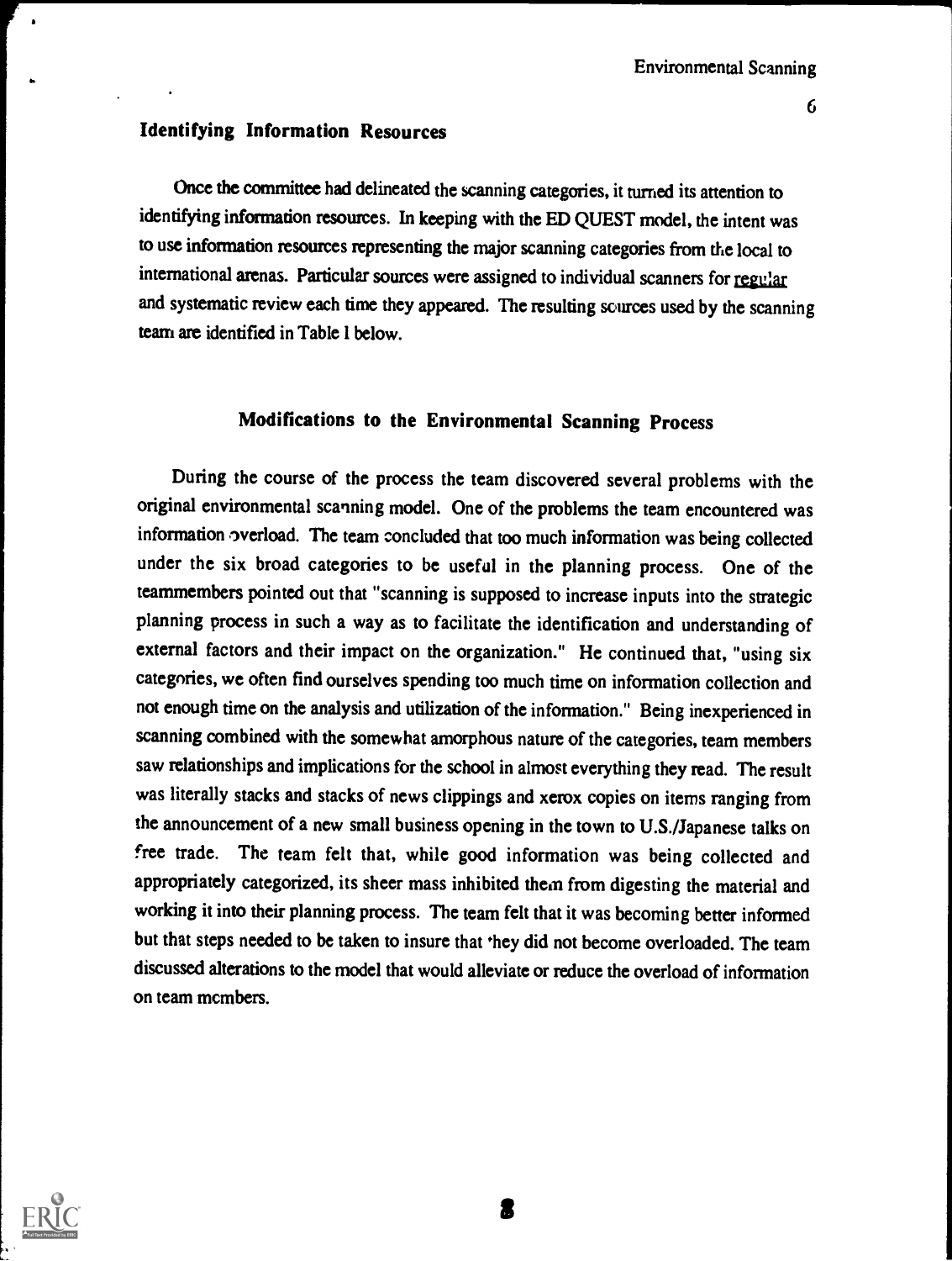# Table 1 Publications Scanned

AACSB News letter Academy of Management Review American Demographics American Sociological Review Barron's  $Brookin<sub>c</sub>$ s Review Business and Society Review Business Litercture Business Month Business North Carolina Strategy Business Week's Careers California Management Review Carolina Piedmont Case Currents **Change** Chronicle of Higher Education Conference Board Economist Forbes Fortune Futurist Futures GMAC Demographic Profiles GMAC Multiple Score Reports GMAC New Matriculants Survey Harvard Business Review Higher Education and National Affairs Industry Week Journal of Applied Behavioral Science Journal of Applied Psychology

Journal of Business Research Journal of Business Strategy Journal of Economic Literature Journal of General Management Journal of Long Range Planning Kipplinger Washington letter Management Review Management Science Managerial Planning Nations Business Newsweek New York Times North Carolina Business Organizational behavior and Human Decision Process Organizational Dynamics PC Magazine PC News PC World Planning for Higher Education Review in Higher Education Selections Sloan Management Review Technology Forecasts Time Triad Business USA Today US News and World Report Wall Street Journal Working Woman World Press Review Winston-Salem Journal

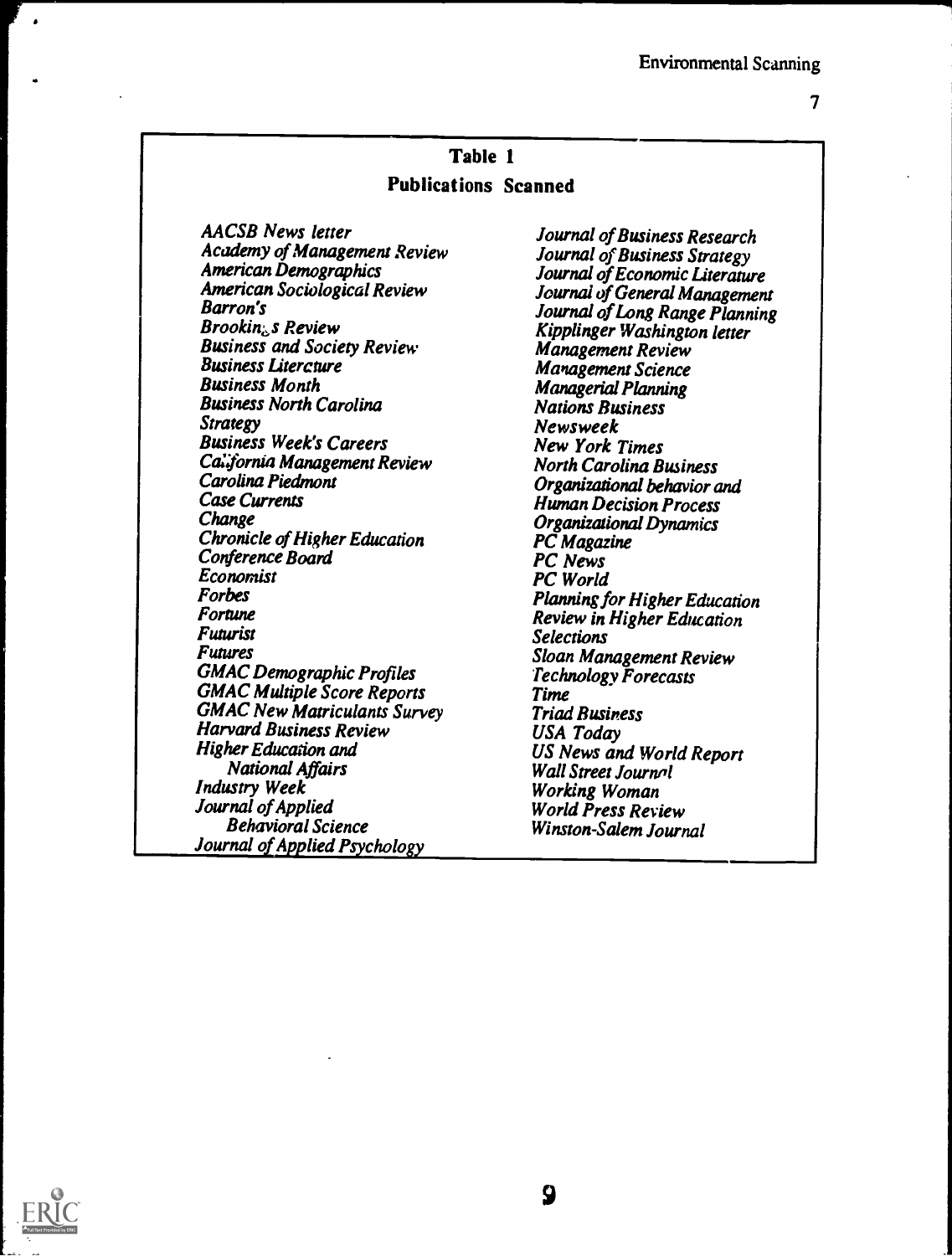ro correct de<br>adjustments. Fire<br>organization's mis To correct the information overload problem, the team decided to make several adjustments. First, the team decided to develop an explicit draft statement of the organization's mission and a preliminary list of its strengths, weaknesses and performance indicators. The rationale was that such a statement would stimulate the team to view the environment from the parochial interests of the organization and, therefore, would more efficiently channel the resources and energy of scanners. For example, although there would be some overlap, significant differences would exist between what is important for the school of management and other organizations. The team felt that for the process to be most useful, these differences should be accentuated earlier rather than later in the process.

> Draft statements of the mission, strengths, weaknesses, and performance indicators were distributed to the entire faculty with a request for their critique and comment. Subsequently, these drafts became the focus of several special faculty meetings resulting in a new mission statement agreed upon by the faculty.

> The second change that the team made was to add sub-categories to the taxonomy. The team believed that each category was so broad that it did not serve to guide efficient data collection, resulting in information overload. It was decided that what was needed was a more focused scan of the external environment. To organize this new focus the team did several things. First, building on what they had learned from their initial scanning effort, the team brainstormed ways to further partition the external environment. Team members were asked to write down what other categories they thought should be included. The lists were collected and compiled. From this exercise several new categories were added (e.g., computer technology). However, this approach increased rather than decreased information overload.

> After some discussion, the team decided a more profitable approach would be to identify sub-categories of immediate relevance to the school of management. Considering how slow and how few changes educational organizations make, the team felt that only a few issues would be of relative importance. That is to say, if the team uncovered eight or nine important issues, the school would be inclined to fully address only one or two of them. In effect, the team decided to change its posture from a broad 360 degree environmental scan to one of monitoring developments within specific categories.

> As a group, the team discussed what specific issues under each broad category were important to monitor for the school of management. They outlined those areas that should

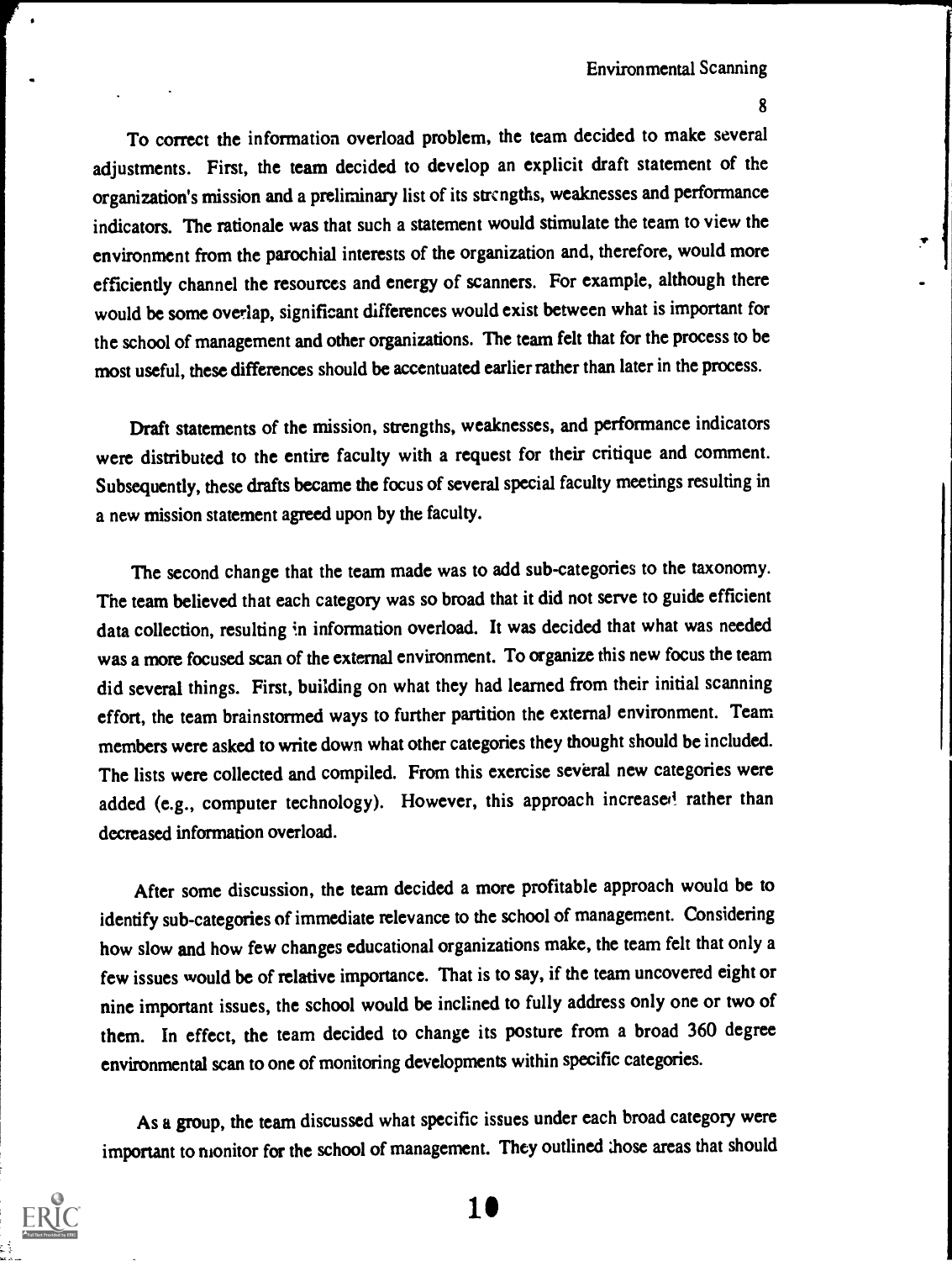be examined based on their knowledge of the organization and the initial scan. For example, the team would no longer scan under just the broad heading "economic." Rather, the team would seek information under areas such as the budget deficit, the trade deficit, and interest rates. The team felt that together, these issues provided economic information that might affect the school. The team was sensitive to the fact that important items not on the list would "pop up on their radar" and that items concerning these areas may appear in publications assigned to persons not covering a particular category.

The team also found that as teachers, researchers and administrators, they did not have the time required to scan a lengthy list of publications. It was decided that another change in the process would be to hire graduate assistants and give them the responsibility for scanning a specific category and its sub-categories. It was felt that graduate assistants could be trained to do just as good, if not better, job of scanning publications. This allowed the faculty and professional staff members to concentrate their efforts and expertise on analyzing the information gathered and deciding what information would be worth pursuing.

# Major Outcomes of the Environmental Scanning Process

There were two publications produced in the environizental scanning process, the environmental scanning notebook called Beyond 1988: An Environmental Scanning Notebook for the MBA Program and an environmental scanning newsletter called, The Bigger Picture. In addition, environmental scanning was seen as the initial part of the ED QUEST planning process, a process designed to improve admissions office planning by providing a proactive list of strategic options for use by that office. The environmental scanning process served to provide initial inputs into a complete planning model (ED QUEST). However, the application of this model to inform admissions office planning affected the entire school of management in way s unforeseen at the outset of the project.

# Development of the Scanning Notebook and Delphi Questionnaire

After the initial scanning of information resources was completed, the graduate assistants met individually with the team facilitator. Together they sifted through the scores of items and distilled them to the ones that seemed to be most meaningful to the admissions office of the school of management. From these items, essays based on issues, trends and possible events were woven together to represent possible futures that might confront the



1L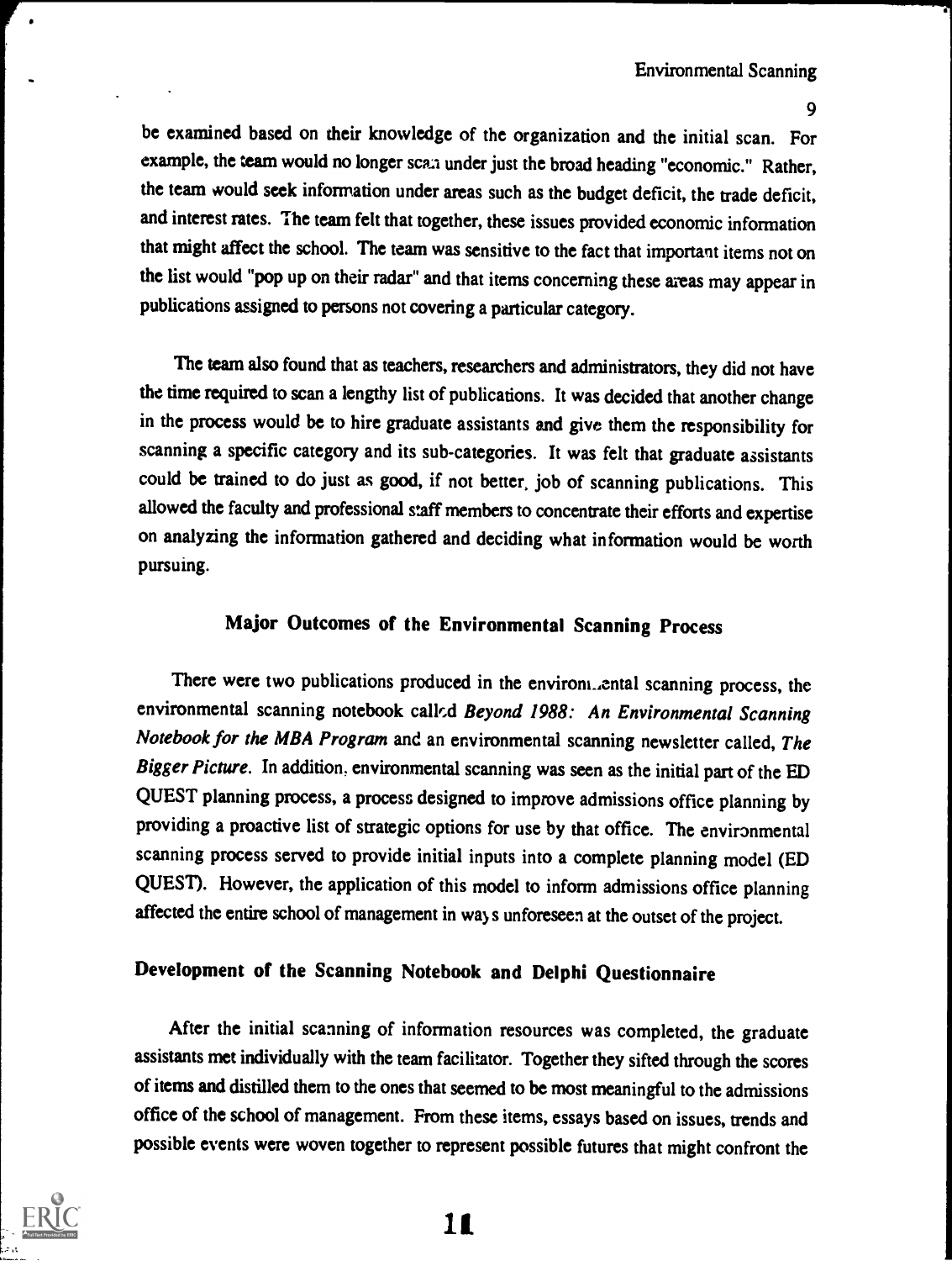school. Some of the futures were short-term (one-year) while others reached out beyond the year 2000 (a scant 12 years or six graduating classes away). The essays were incorporated together in the environmental scanning notebook. The major trends, events and issues used to develop the essays were also used to develop Delphi statements (e.g., single-idea statements that captured the essence of the issues, trends and possible events). These statements were constructed so as to propose possible future implications the themes and items had for the school.

After the scanning notebook was complete, a copy was given to each member of the team as well as to the faculty and staff members. Team members were required (and other community members were requested) to read the scanning report and to complete the Delphi at the end of the document.

Delphi statements from all of the categories in the report were compiled and presented together at the end of the document. In addition, they were attached in questionnaire format in order to be turned in to the team facilitator. The statements were analyzed by the team to distill the list of items down to those most salient for the school of management. Individuals were asked to respond to the Delphi in three steps. First, they were asked to put a check text to those statements that they felt were relevant to the school of management. Second, they were asked to rate the items on a "1" to "5" scale ("5" being most impactful). Finally, they were requested to add any trends, events or issues based on their own scanning and experience that they felt were important and that the school might face over the next one to fifteen years.

This information was used by the scanning team as input into the ED QUEST planning process for the admissions office. Those items thought to be relevant and with the highest impact on the school were chosen for additional study. The team facilitator presented these items and requested that each of the team members evaluate them vis-a-vis their importance for the school of management and its admissions program. Each item was thoroughly discussed with particular attention to its future importance to admissions in the school. Based on this discussion, modifications were made to the list.

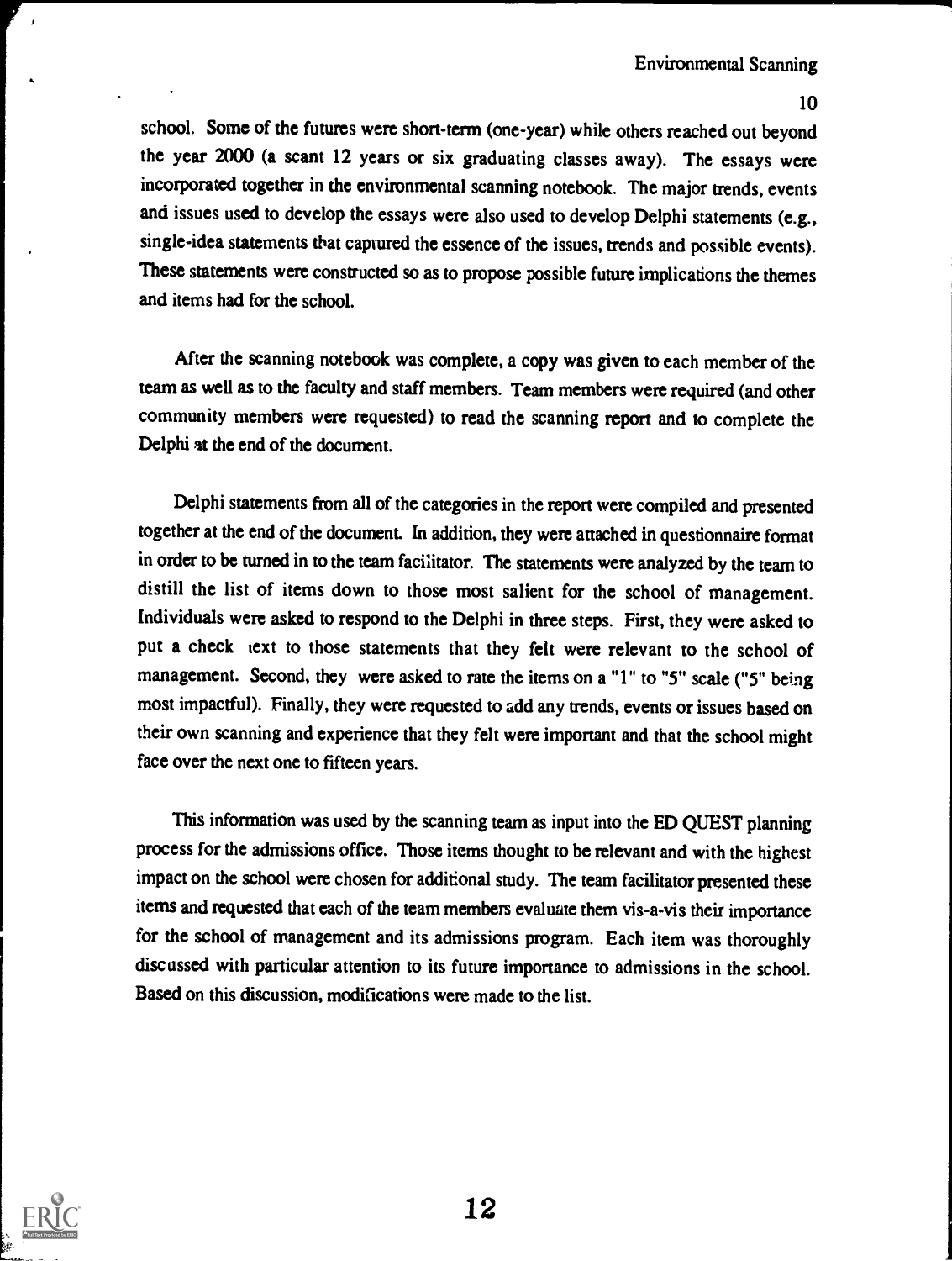## Development of the Scanning Newsletter

About this time in the process, the team felt that it was collecting, developing and analyzing a substantial amount of information that potentially could be useful to all faculty and staff members of the school of management The team wanted to develop a vehicle, aside from the environmental scanring notebook, that would both engage people to think about scanning as well as to inform them about the products of the on-going environmental scanning process that had implication for the school. It was decided that a scanning newsletter called The Bigger Picture would be distributed on a regular basis (once a month). The purpose of The Bigger Picture was "a sharing of issues, trends, events and competitive intelligence with possible implications for the Wake Forest MBA program." The Bigger Picture provided organizational members with light but informative reading on such things as future trends in management, competitor information, and results of ongoing ED QUEST products (e.g., cross-impact matrix interrelating trends and events, identification of performance indicators).

# Assessing major environmental elements on the school

Having completed the selection of the major environmental elements, the team began its next task: assessing their strength and impact on the school's internal elements (mission and performance indicators). Each member of the team was given a cross-impact matrix that listed the major environmental elements against the school's performance indicators and mission. The purpose of this exercise was to develop an understanding of the impact of the external enviro..... ,nt on the school of management, and to use this understanding in the development of three scenarios designed to provide a good sense of the range of possible futures likely to confront the school of management. Team members identified options within each scenario that would place the sche 11 in an advantageous position. The process and outcomes of the application of the entire ED QUEST model have been described in more detail elsewhere (Ptaszyn<sup>-ki</sup> and Morrison, in press).

#### Unanticipated Outcome

When the study began, the primary focus of the environmental scanning intervention was the office of admissions and financial aid within the school of management. The original premise was to perform environmental scanning for one unit of the schcol and at a later date, to introduce environmental scanning into the entire organization. It was reasoned



ŗ.,

13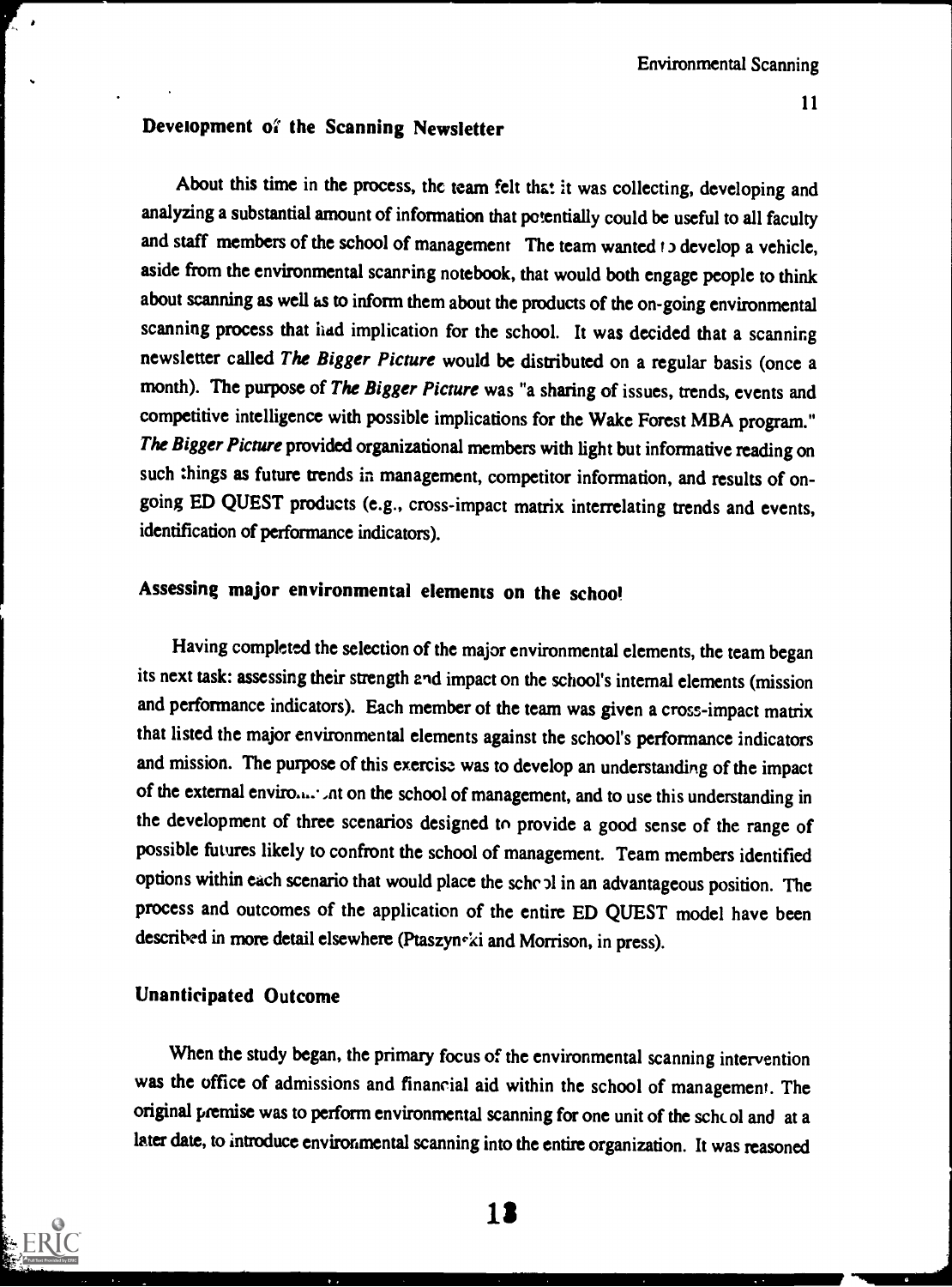that it would be beneficial to ascertain the utility of environmental scanning for an individual unit before attempting to implement it for the total organization.

Although this was the initial plan, the environmental scanning process pread throughout the entire organization. It quickly became apparent to the team that the admissions and financial aid office could not plan and act in isolation from the larger organization. For example, after the team developed a preliminary document that "defined the nature of the organization" (e.g., a mission statement), it was reasoned that for this statement to be of real value, it had to be shared with the total organization. When the statement was distributed to the entire faulty, it became the focus of several faculty meetings, resulting in a substantially revised mission statement for the school. The faculty became even more involved when the notebook, Beyond 1988: An Environmental Scanning Notebook for the MBA Program was distributed along with a request that they complete the questionnaire. This involvement changed the focus of the study, resulting in scenarios and strategic options for the entire school of management, not just the admissions program. The school's faculty and staff were aware of these developments, as well as the continuing environmental scanning program through periodic publishing of the newsletter, The Bigger Picture.

## Lessons Learned

The implementation of the environmental scanning process in the school of management did not uncover highly strategic information from the external environment that allowed it to make quantum leaps over its competitors in the MBA market place. However, what was accomplished by the implementation of the environmental scanning process was significant to the school of management and worthy of consideration for implementation in other organizations. One of the main conclusions reached from the study was that the process of environmental scanning was more important than any of its products. The process of people coming together and talking, in great detail and with regular frequency, about the school was the linchpin to all other benefits. Environmental scanning helped to create an environment where the components of planning were more than just a once a year exercise; planning became an on-going concern to those involved in the environmental scanning process. Elevating planning to a regular activity fostered improvement in the organization's strategic management and planning. It also set the stage for other benefits to occur. One of these benefits was that individuals involved in environmental scanning became more sensitive to external factors and how they might

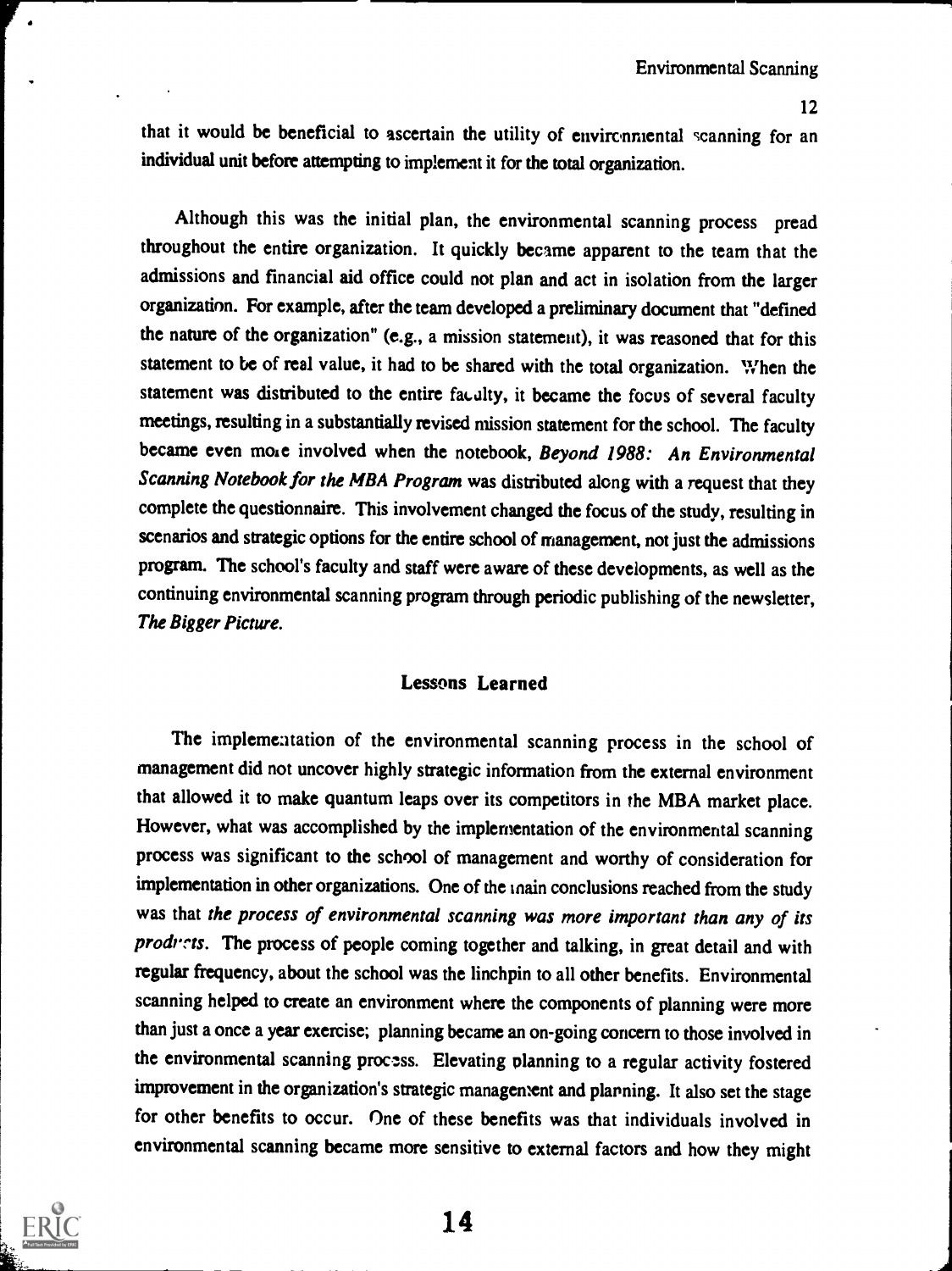impact on the school of management. Prior to implementing the environmental scanning process, and outside of the usual planning cycle, these individuals paid little attention to information they encountered that had possible implications for the school. Environmental scanning not only sensitized them to the importance of external information but it also gave them a vehicle for capturing this information and integrating it into the organization's planning activities.

Relatedly, the planning process was "opened-up." Prior to implementing the environmental scanning project, the majority of the school's planning efforts were restricted to a few administrators and professional staff members. The environmental scanning process made information available to many more individuals at many levels within the school. More importantly, it involved more individuals in the organization in planning activities. This led to a greater feeling of a shared vision among organizational members.

Another lesson learned from the process was that while environmental scanning exposed organizational members to information that they might not have otherwise encountered, it also greatly increased the possibility of information overload among team members. Information overload did occur in the preliminary implementation of the environmental scanning process and it threatened to shut down the entire process. It was realized that too much information like too much of anything in this world (except, perhaps, money and disk space) is not a good thing. Maintaining a proper balance between comprehensive scanning and a manageable load of information was important. Consistent with earlier remarks, the environmental scanning process was altered to include graduate assistants; this was accepted as the price of maintaining the cooperation and interest of the environmental scanning team.

Possible team burnout was something that became important as the process proceeded. The environmental scanning process, as implemented, was time consuming and required a great deal of effort and commitment on the part of the environmental scanning team. The team felt that it was important that burnout be anticipated and steps taken to reduce it. One of the most valuable preventative actions is to make participation on the environn ental scanning team a recognized and rewarded organizational activity. The process is too time consuming and energy draining to expect that team members volur ser their time. To be effective, team participation should be given the same credit as other major committee assignments when promotion, tenure and compensation are considered.

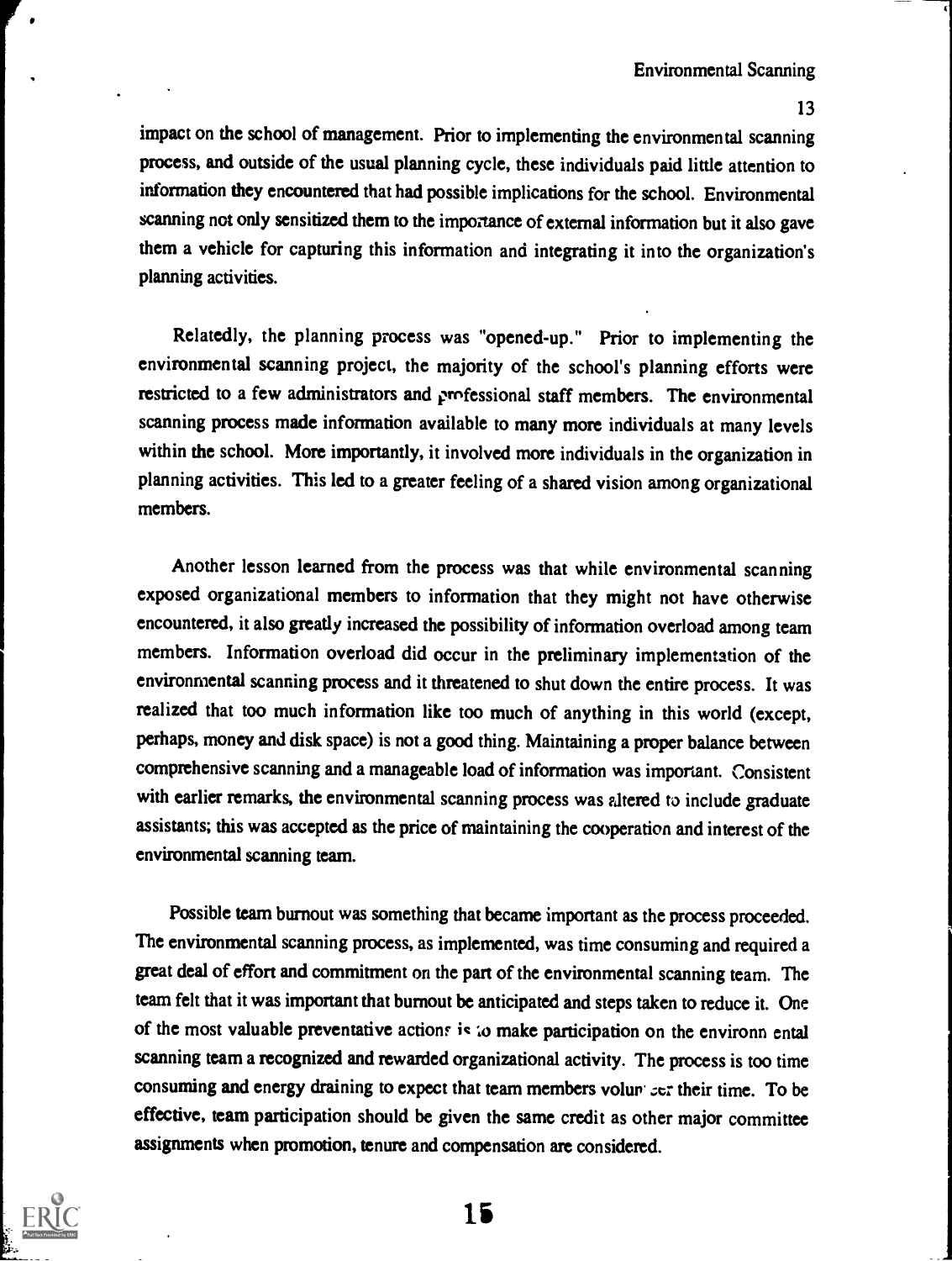The case study also indicated that information overload  $\mathfrak{c}$  burnout could be a problem among other organizational members that were not a par of the environmental scanning team. No matter how relevant or important the information gathered was for the school, it is necessary to present the information in a format that was inviting. A "For Your Information" memorandum would have gone unnoticed on a busy faculty or staff member's desk. Newsletters like The Bigger Picture are necessary to communicate to a increasingly harried and visual society.

Another conclusion that was reached was that Jain (1984) was correct when he  $w_{\star}$  ote that "scanning activities cannot be transplanted by copying a model from another institution. Rather, it must be adapted and evolve while being sensitive to the corporate culture of the host institution" (p. 118). This was found to be true in the implementation of environmental scanning at the school of management. The various modifications that have been noted were necessary in order to adapt a general environmental scanning model to the culture, climate and environment facing the school of management (i.e., its history, market niche, communication patterns, organizational chart, etc.). It would be inadvisable to try to implement the environmental scanning model into an organization without taking into account the specific organizational culture and climate being entered.

### Recommendations

Change did occur at the school of management through the implementation of an environmental scanning process. In order for the model to run smoother in the future at the school of management as well as in other organizations, the following suggestions are made:

1. To begin the process, conduct an environmental scanning workshop for the entire organization. The purpose of this workshop would be to educate organizational members as to the products of environmental scanning, possible benefits to the organization and an overview of the mechanics of the environmental scanning process. Assuming that organization leaders decided to ei. age in environmental scanning, complete training should be provided at a later date for members of an environmental scanning team.

2. Initially, limit the environmental scan so that each team member scans at most only a few sources. This will allow the environmental scanning team to "play" with real

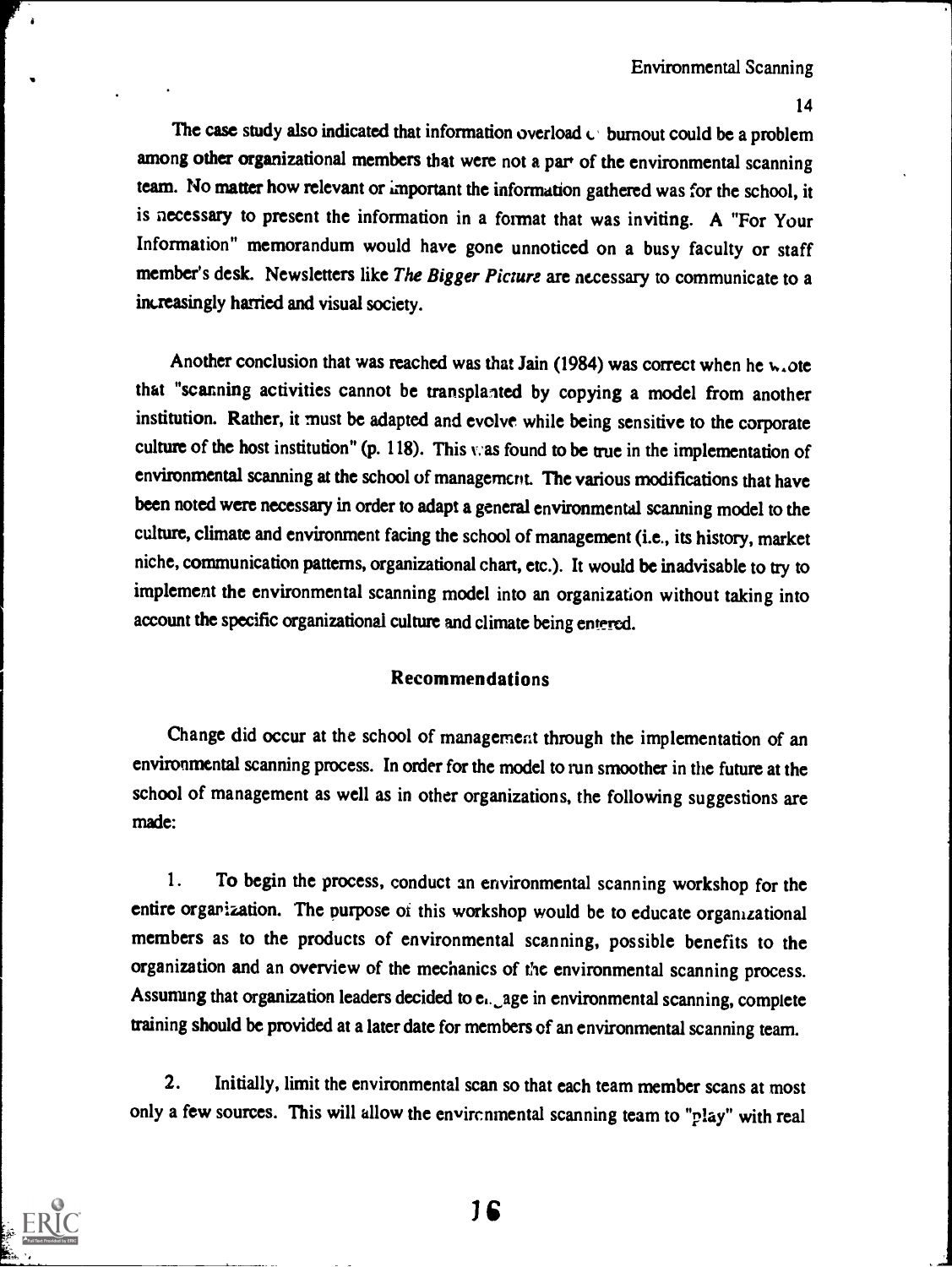3

data while learning the process but it will also reduce the probability of information overload.

3. To insure the survival of the environmental scanning process and to allow it to achieve its greatest impact on the organization, the environmental scanning process needs a "champion." This champion needs to be central to the organization. Such a person is necessary to insure that the necessary resources and commitment are available for the process.

4. Information gathered in the process should be broken into small "chunks." Overwhelming planning team members with data, relevant or not, is the best way to insure that they will tune out of the process. The data should also be presented in an aesthetically pleasing, relevant, and inviting format.

5. Remember that environmental scanning is an on-going process and not a oneshot intervention. Environmental scanning, like any other major OD intervention, takes time to be fully a part of the organization's culture and climate. Complete integration into the organization should not be expected the first time it is implemented.

6. The environmental scanning team leader assignment ideally should be for a multi-year period. To select and train a new team leader each year would require the loss of valuable time. In addition, each successive year, theoretically, the team leader should become more adept at the idiosyncrasies of the process. Such an appointment would be consistent with many other academic appointments such as dean, associate dean or program director.

7. Work assignments should be made in such a way as to allow for one fourth of the team facilitator's time to be given to coordinating the environmental scanning effort. Dumping this project on to an already busy professional's desk without compensation or reorganization of duties will almost insure that the process will be neglected.



 $\blacktriangle$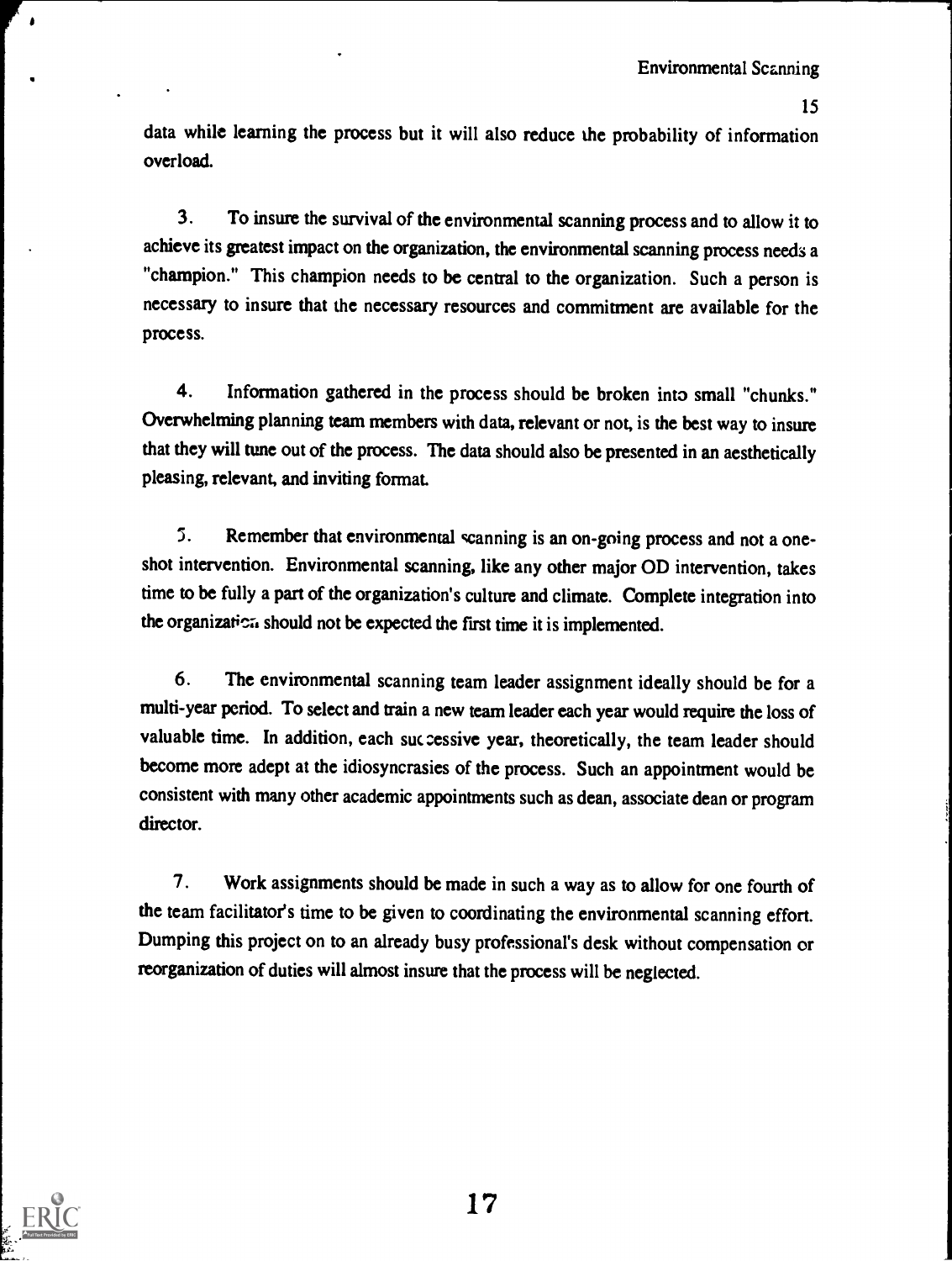$\bullet$ 

### References

Aguilar, Francis. (1967). Scanning the business environment. New York: Macmillan.

- Brown, A. & Weiner, E. (1985). Supermanging: How to harness change for personal and organizational success. New York: Mentor.
- Callan, P.M. (Ed.). (1986). New directions for institutional research: Environmental scanning for strategic leadership (Vol. 52). San Francisco: Jossey-Bass.
- Coates, J. F., Inc. (1985, July). Issues identification and management: The state of art of methods and techniques. Research project 2345-28. Palo Alto, California: Electric Power Research Institute.
- Cope, R. G. (1981). Environmental assessments for strategic planning. In N.L. Poulton (Ed.), New directions for institutional research: Evaluation of management and planning systems (Vol. 31, pp. 5-15). San Francisco: Jossey-Bass.
- Cope, R.G. (1987). Opportunity from strength. Washington, D.C.: Association for the Study of Higher Education.
- Hearn, J. C. & Heydinger, R. B. (1985). Scanning the external environment of a university: Objectives, constraints, and possibilities. Journal of Higher Education, 56, 419-445.
- Jain, S. C. (1984). Environmental scanning in U.S. corporations. Long-Range Planning, 17, 117-128.
- Jonsen, R.W. (1986). The environmental context of higher education. In P.M. Callan (Ed.), New Directions for institutional research: Environmental scanning for strategic leadership (No. 52, 5-20). S  $\rightarrow$  Francisco: Jossey-Bass.
- Keller, G. (1983). Academic strategy: The management revolution in American higher education. Baltimore: Johns Hopkins.



 $\bullet$  and the set of  $\bullet$